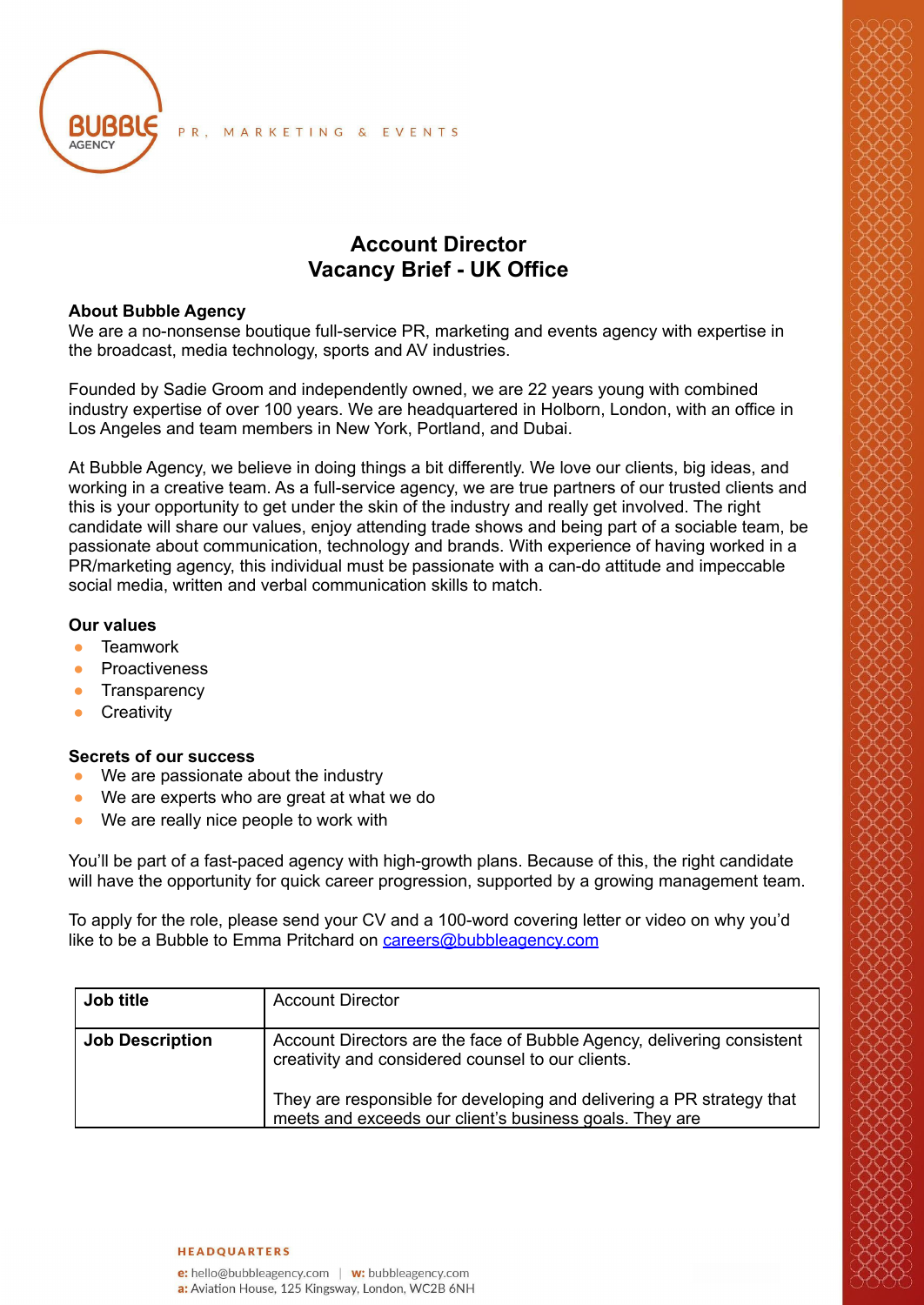**BUBBLE** 

PR, MARKETING & EVENTS

#### **HEADQUARTERS**

e: hello@bubbleagency.com | <mark>w:</mark> bubbleagency.com<br>a: Aviation House, 125 Kingsway, London, WC2B 6NH